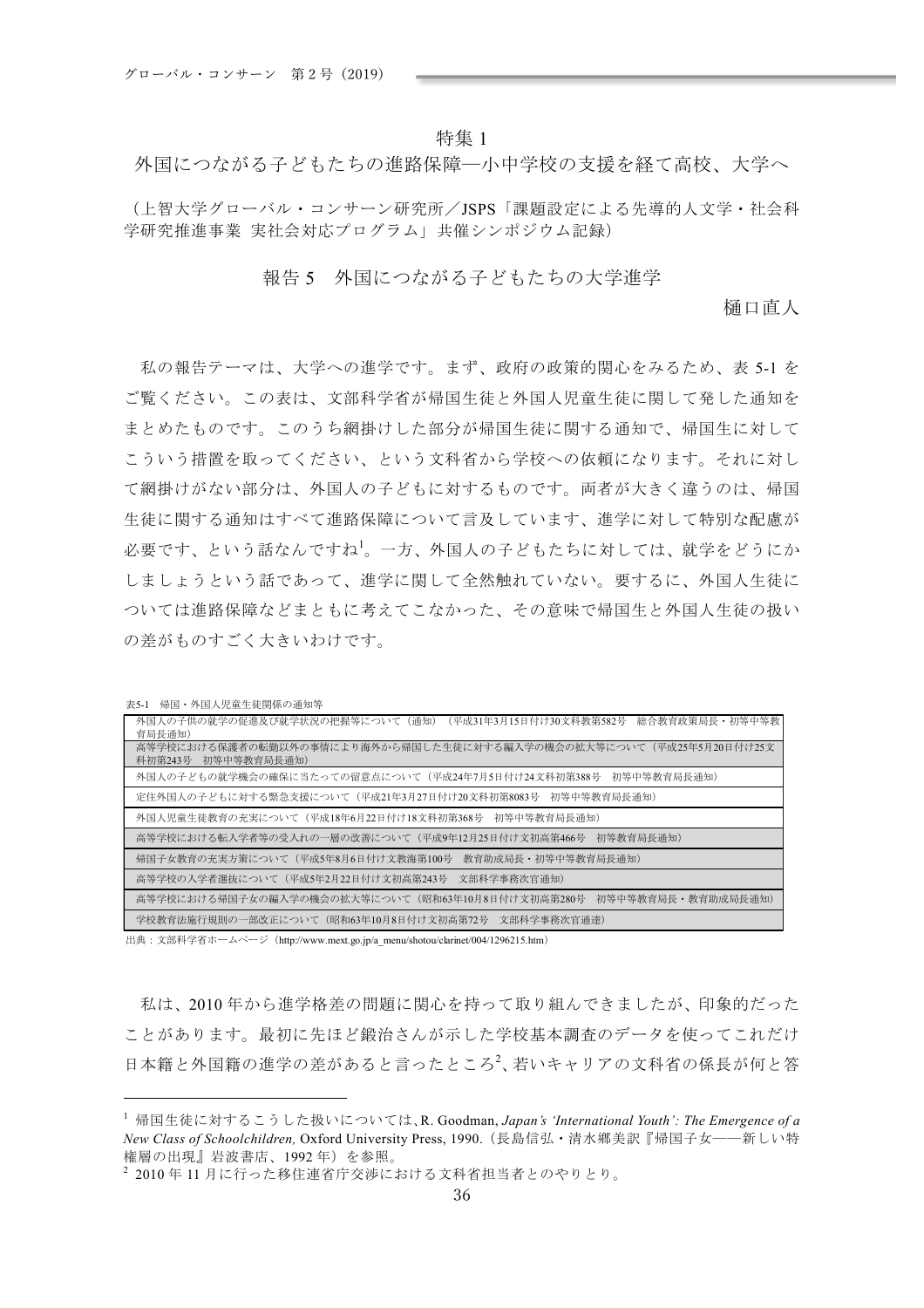えたか。学校基本調査は正確なデータではない。正確なデータによって示されていない以 上は、格差があるとは言えないって言ったんですね<sup>3</sup>。私は、文科省が格差を認めないこと が本当に悔しくてしょうがなかったので、今鍛治さんが見せたような国勢調査のデータを 集めて分析したんです<sup>4</sup>。まあその係長は我々を励ますために言ってくれたのでしょうが、 それを思えば今年になって文科省が、進学への取り組みをちゃんとしなさいと言ったのは 画期的です。9年前と比べて、文科省の姿勢もこんなにも変わったんだと思います。

今回は 2010年の国勢調査データを使いましたけれども、2015年のデータを使うと学歴 の格差は縮小傾向にあることがわかります。ただ、実際に研究している立場からすると、 学歴は縮まったけれども、学校歴でいえばまだ格差は非常に大きいです。学校歴というの はつまり、受験校であるか、定時制や通信制であるかで見るとすごく格差があるという意 味です。国籍や民族による進学格差の是正は、高等教育の多様性の問題でも必須ですが、 今の日本の大学では欠落している視点です。この問題について、鍛治さんが見せた国勢調 査と、それから我々が実際にやってきた南米人調査のデータから考えたいと思います<sup>5</sup>。

まず、一般論として移民研究の知見をまとめると、移民の家庭環境は進学に関して多く の場合不利である。そうした不利を補う制度があるかどうかによって、進学率は違うんだ よ、という国際比較の結果があります<sup>6</sup>。それを見ると、例えば低年齢から学校に通う国の 方が進学率は高い、つまり家にずっといると、不利な家庭環境が解消されないので、就学

<sup>&</sup>lt;sup>3</sup> 桶口直人「ニューカマー外国人の進学問題––現状分析から行動へ」『Migrants Network』168号、2014 ʑ&

 $^4$ 進学については以下を参照(大曲由起子・髙谷幸・鍛治致・稲葉奈々子・樋口直人「在学率と通学率か ら見る在日外国人青少年の教育――2000年国勢調査データの分析から」『アジア太平洋研究センター年報』 7号、2011年。髙谷幸・大曲由起子・樋口直人・鍛治致「2005年国勢調査に見る外国人の教育――外国 人青少年の家庭背景·進学·結婚」『岡山大学大学院社会文化科学研究科紀要』35号、2013年。鍛治致· 髙谷幸・大曲由起子・樋口直人「1995年と2000年の国勢調査に見る外国人の教育――外国人青少年の家 庭背景・進学・結婚」『大阪成蹊大学マネジメント学部紀要』10号、2013年。高谷幸・大曲由起子・樋 口直人·鍛治致·稲葉奈々子「1990年国勢調査にみる外国人の教育――外国人青少年の家庭背景·進学· 結婚」『岡山大学大学院社会文化科学研究科紀要』36 号、2013 年。鍛治致·髙谷幸·大曲由起子·樋口 直人・稲葉奈々子「1980年と1985年の国勢調査にみる外国人の教育――外国人青少年の家庭背景・進学・ 結婚」『大阪成蹊大学紀要:マネジメント学部篇』1巻1号、2015年。髙谷幸・大曲由起子・樋口直人・ 鍛治致・稲葉奈々子「2010 年国勢調査にみる外国人の教育――外国人青少年の家庭背景・進学・結婚」 『岡山大学大学院社会文化科学研究科紀要』39号、2015年)。アドボカシーの記録として、大曲由起子· 高谷幸・樋口直人・鍛治致・稲葉奈々子「『移住者と貧困』をめぐるアドボカシー––移住連貧困プロジ ェクトの取り組みから」『多言語・多文化――実践と研究』4号、2012年、樋口直人「移住者にとっての 大学進学––制度の間隙を縫うことと制度の隙間に落ち込むこと」『Migrant Network』179号、2015年が ある。一般向けのまとめとして、移住連・貧困プロジェクト編『日本で暮らす移住者の貧困』現代人文 社、2011年、稲葉奈々子・樋口直人「移民第二世代の大学進学」『別冊環』24号、2019年、樋口直人・ 高谷幸·稲葉奈々子「移住者と貧困をめぐる日本的構図――誰がなぜ貧困に陥るのか」『貧困研究』23号、 2019年がある。

 $^5$ 南米系第二世代の調査について詳しくは、樋口直人·稲葉奈々子「間隙を縫う–––ニューカマー第二世 代の大学進学」『社会学評論』272号、2018年を参照。

<sup>6</sup> M. Crul, J. Schneider and F. Lelie eds., *The European Second Generation Compared: Does the Integration Context Matter?* Amsterdam University Press, 2012. M. Crul, "Snakes and Ladders in Educational Systems: Access to Higher Education for Second-Generation Turks in Europe," *Journal of Ethnic and Migration Studies*, 39(9): 1383-1401, 2013. M. Crul and J. Schneider, "Comparative Integration Context Theory: Participation and Belonging in New Diverse European Cities," *Ethnic and Racial Studies,* 33(7): 1249-1268, 2010.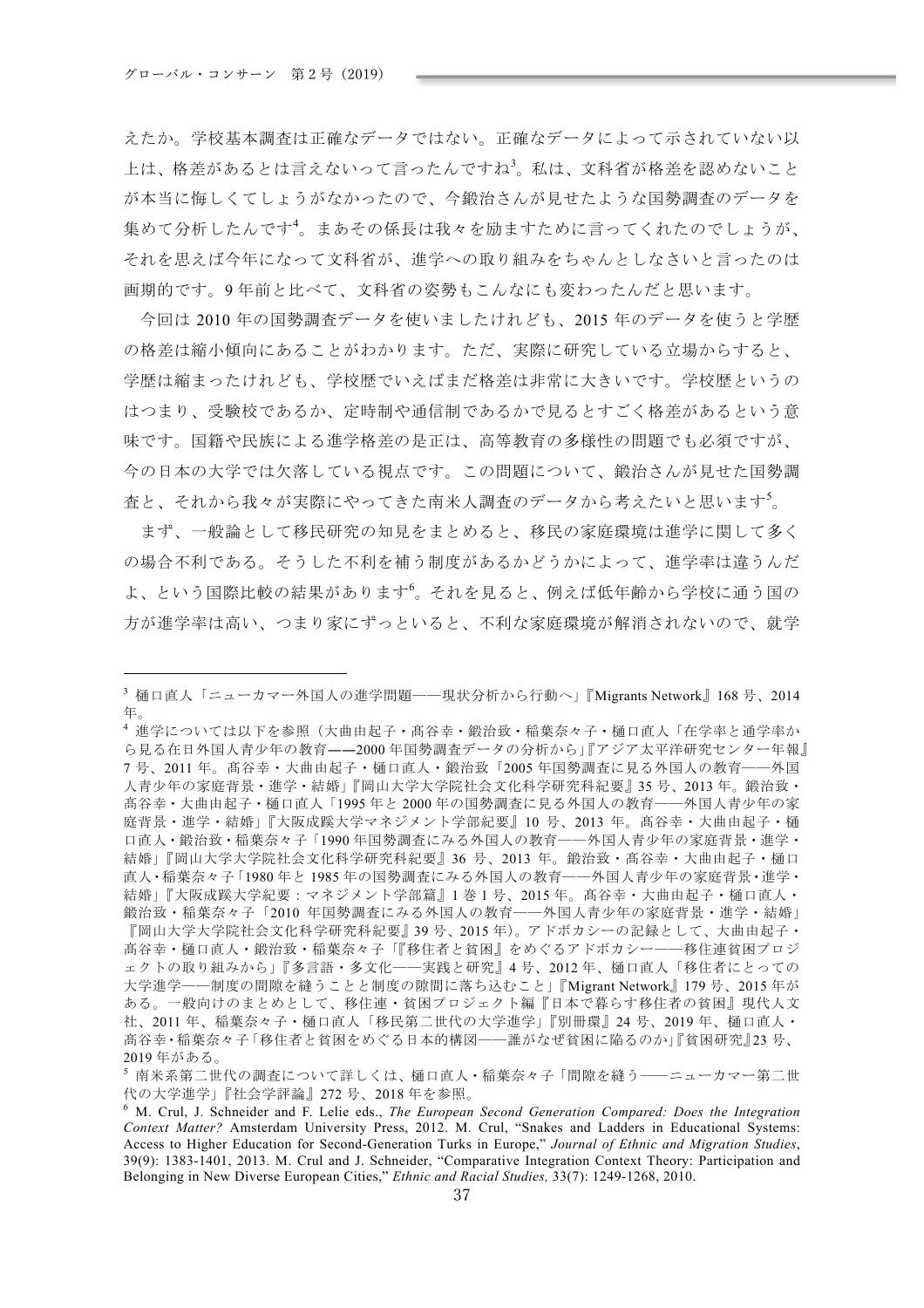年齢が高い国では進学率が低くなる。これについては、日本はまあ普通であって他の国と 比較して不利な要因とは言えません。それから、進路選択の年齢が低い国、例えばドイツ とかオーストリアは10歳とかそのくらいで、職業科に進むか、大学にいくコースに進むか を決めねばならない。こうした進学制度は、移民の家庭の子どもにとっては不利に働きま す。なぜか。移民の子どもは、小さい頃の成績は良くないが高校以降に伸びていくという 人が多いから、年齢が低い段階で進路を選ばせるのは不利になるわけです。

日本に関して、進路選択が中学卒業時点であること、職業性や定時·通信制の高校から でも大学に進学できることは、移民のハンディキャップを和らげるものと考えられます。 ただ、経済的な点でそうとはいえません。先進国の多くは学費が安いか、奨学金があるか、 その両方があるかによって、貧しい家庭からの進学を可能にします。ところが日本の大学 は、国際比較でみると学費が高くて奨学金が乏しいという点で家庭負担が多く、移民にと っては非常に不利に働きます<sup>7</sup>。日本で奨学金と呼んでいるもののほとんどは、給付ではな く貸与であり、これは国際水準では奨学金とはみなされず教育ローンと呼ぶ類いのもので す。そうした不利を補うものとして、国公立大学があるじゃないかと言いたいところです が、国公立大学は学費が安くて授業料免除枠がある、けれども入学が難しいです。入試の 選抜性が高いと言いますが、学費の安い国立大学に入学するには、厳しい選抜をくぐり抜 けねばならない、そういう国では移民は不利な立場に置かれます。例えばフランスなんか は、高校卒業資格試験を通れば、大学には無条件で入れますので、そういう違いはありま す。ですから全体としてやはり日本は不利だと言わざるを得ないわけです。

では、制度が実際に進学に及ぼす影響はどうなっているのか。先ほども申し上げたよう に、移民の子どもは最初は不利だけれどもだんだん持てる力を発揮して後から伸びていく というパターンが多い。図 5-2 は、私たちが調査した79人のペルー、アルゼンチンの第二 世代のデータをもとにしています。そこで、高校生活の間に生じた変化を追ってみましょ う。中学を卒業した段階で、普通科、職業科、定時·通信制、中学卒と進路の振り分けが 行われます。そこからさらに、高校中退、卒業、進学と分岐していくわけです。

その際、高校の序列での順位と卒業後の順位の関係に着目したのが、図5-1となります。 例えば御破算上昇組とは、定時制、通信制の高校から大学に進学したとか、偏差値50台の 高校から60台の大学に行ったとか、高校で順位が上昇した人を指します(変化がない場合 を順位キープ、高校で低下した場合を順位低下とします)<sup>8</sup>。全体としていうと、順位キー プ組はそれほど多いわけではなく、順位低下組が5人で御破算上昇組が11人。これは、ヨ ーロッパの比較研究で第二世代に関して一般に言われていることと、かなり類似した軌跡 になっています。ただし、高校でも大学でも偏差値60以上だった上位キープにあたる人た

<sup>7</sup> 中澤渉『なぜ日本の公教育費は少ないのか――教育の公的役割を問いなおす』勁草書房、2014年。

<sup>8</sup> 順位上昇/下降については、中西祐子「学校ランクと社会移動ーートーナメント型社会移動規 範が隠すもの」近藤博之編『戦後日本の教育社会』東京大学出版会、2000年を参照。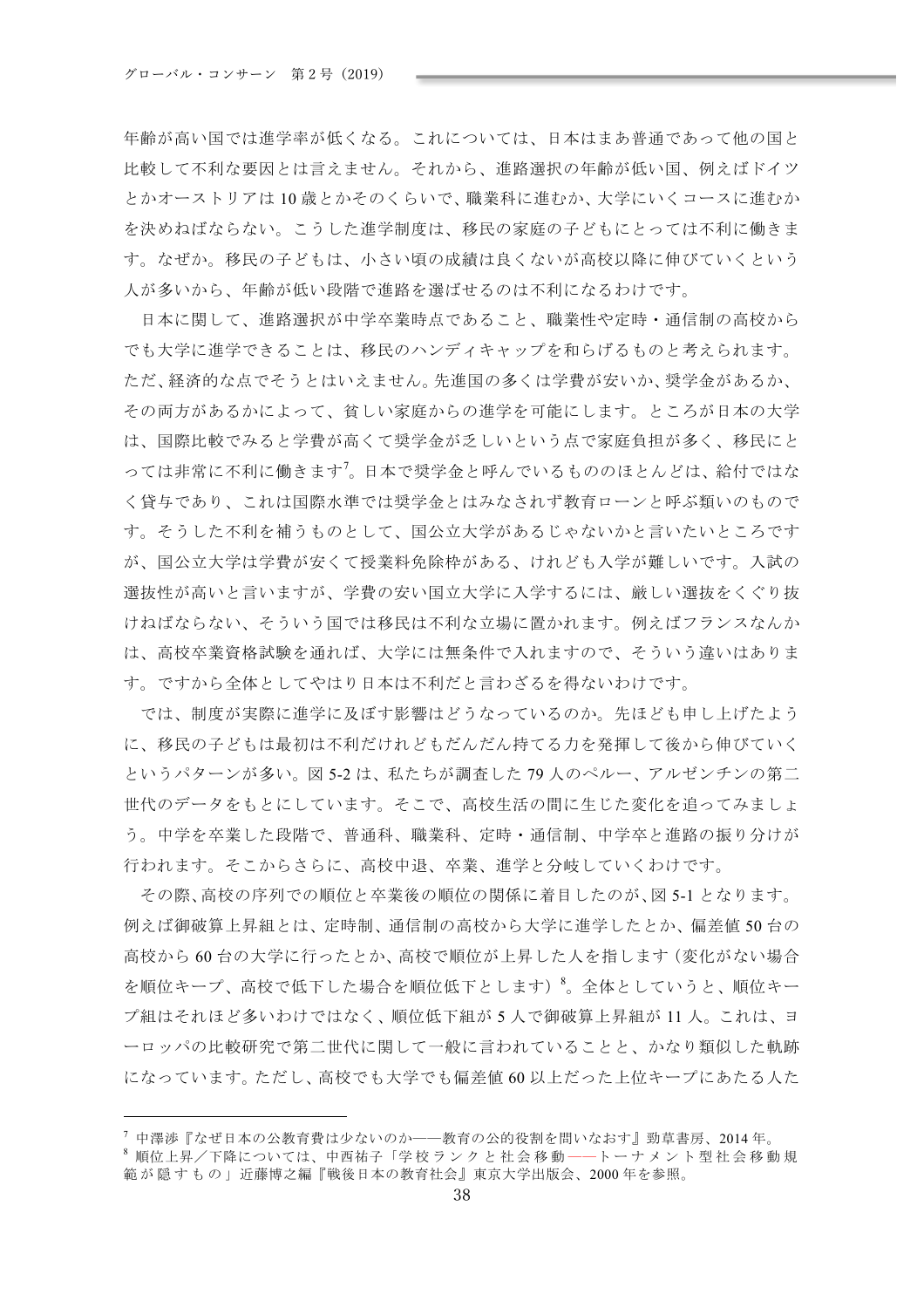ちはごく少数です。上位キープの人たちは、親が独立して商売をやっているとか、出身国 で有名大学卒業である人が多いので、これは誰にでも該当することではないです。



図 5-1 中学卒業後の進路と入試方法

注:囲み数字は人数を示す(ただし1人の場合は矢印を省略). 実線は一般入試、破線は特別入試での入 学を示す. 不明のものも若干あるため、矢印の両側で数が合わない場合がある.

次に、図 5-2 を用いて国籍間の分岐をみていきましょう。先ほど鍛治さんがとっていた 方法で、19-21 歳についてみることで、大学在学率を確認できます。ここでもやはり、日 本、韓国・朝鮮、中国籍と東アジアの値が高い。ベトナム籍については、2010年に初めて 国籍別データが出たのですが、思いのほか大学在学率が高いといってよいです。そのほか、 フィリピン、ブラジル、ペルー籍では、大学に在学している人たちが 10%くらいであり、 他の国籍と比べるとだいぶ格差があります。が、それ以前のデータでは、大学在学率がほ ぼゼロに近かったので、かつてよりは上昇したといえます。人口の多い国籍をみていくと、 こんな感じで3つのグループに分かれていることがわかります?。

ところが、これを世代間移動という観点からみると、また別の問題が浮かび上がります。 それを示すのが図 5-3 であり、この図上にある折れ線グラフの値が、図 5-2 でみた子ども 世代の大学在学率です。棒グラフが示すのは、親世代にあたる40代の人たちの学歴です。 普通は親世代より子ども世代の方が、社会全体で進学率が高くなっているので、棒グラフ

<sup>9</sup> 数値の合計が100%になっていないのは、不詳を含むため。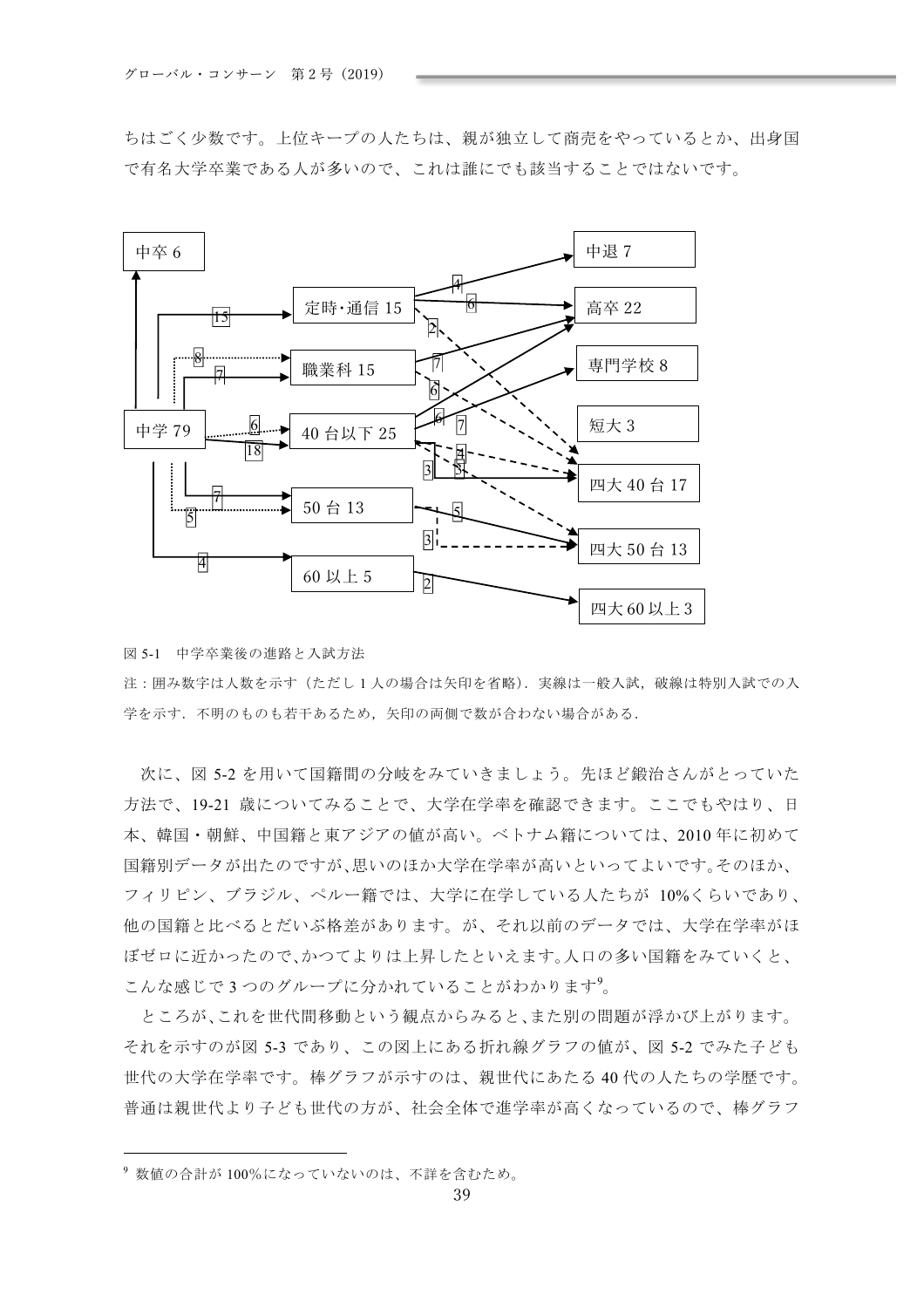より折れ線グラフの大学在学率の方が高くなるはずです。実際、日本、韓国・朝鮮、中国 籍ではかなり類似した形で子ども世代での大学在学率が上昇しています。さらにみていた だくと、ベトナム籍では、親世代の大卒比率は 5%ですが、子どもは3割くらいが在学し ている。これは移民研究で、親は苦労して子どもに教育を受けさせ、第2世代で上昇移動 するんだという、いわばアメリカン・ドリームの小型版として語られてきたことです。が、 それ以外のフィリピン、ブラジル、ペルー籍でみると、大学在学率は親の世代とほぼ同じ (ブラジル) か、親の世代よりむしろ下がっています (フィリピン、ペルー) 10。



<sup>10</sup> 数値の合計が100%になっていないのは、不詳を含むため。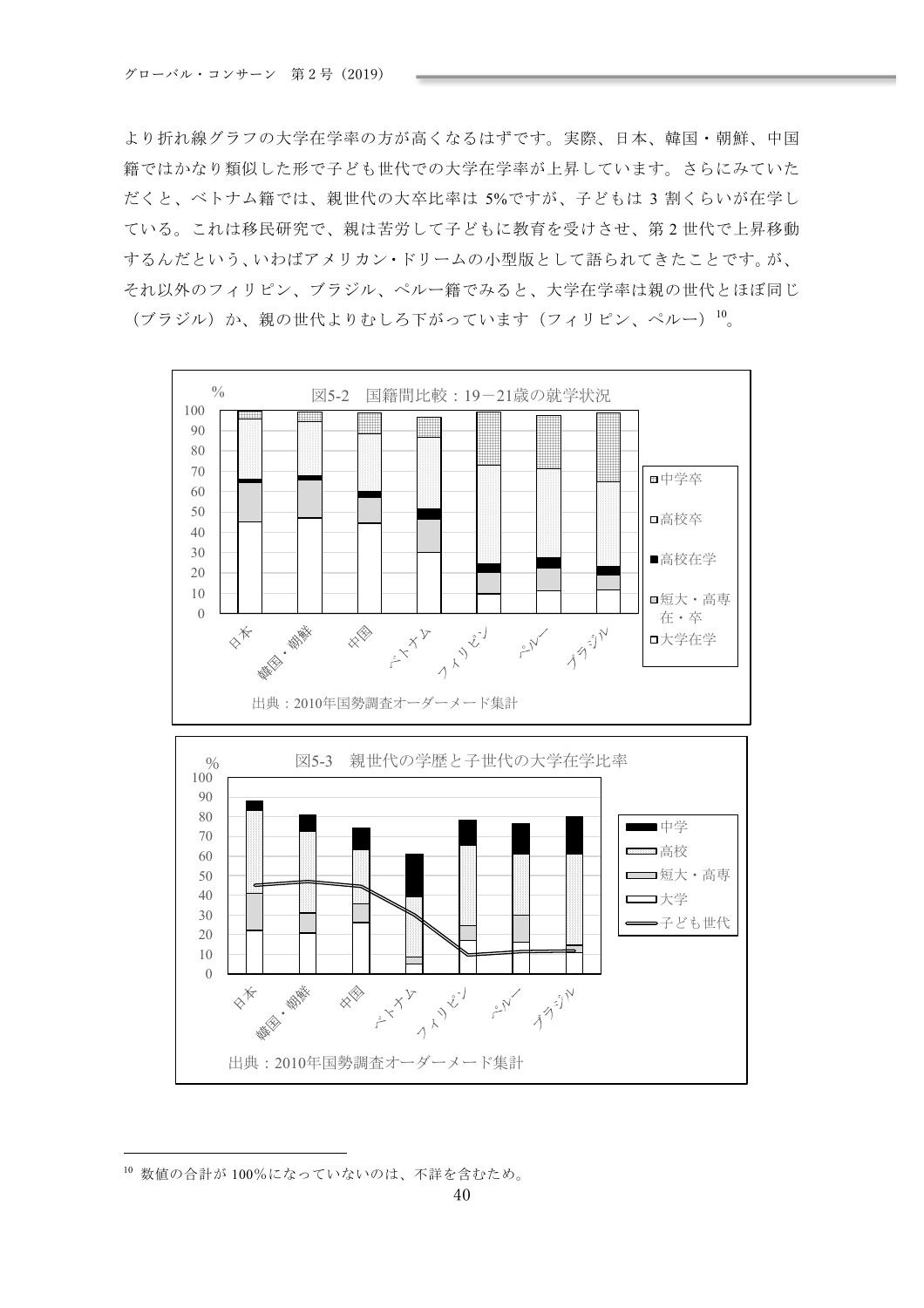出身国での大学進学率が日本より低いことを考えると、大卒の価値は日本より高いです し、短大・高専も日本での大卒相当とみなした方がよいです。それも考慮すれば、親世代 の学歴は図 5-3 の白い部分が表す大卒比率よりさらに高くなると考えられます11。そう考 えると、折れ線の部分でのフィリピン、ペルー、ブラジル籍の値は、子ども世代の学歴が 相当に低くなっています。値が高くなるはずが、絶対的に低くなるという意味で、高学歴 化の流れに逆行しているわけです。こうした例として、アメリカのメキシコ人に関する調 査結果がありますが<sup>12</sup>、全体としては珍しいといってよいです。3つの主要国籍について学 歴が下降しているといわざるをえません。

ただ、それでも大学に進学する人が増えたのも事実であり、具体的にどういう条件にお かれた人が進学できるのか、再び調査データから考えてみます。図 5-4 をみると、やはり 親の学歴が高い人は進学しやすいという結果になります。この図からは、親が大卒である と偏差値50以上の高校進学が増える一方で、中卒、定時制·通信制高校になる比率がほぼ ゼロになることがわかります。これは日本人家庭の子でも同じですが、外国籍の人も同じ 傾向がみられるわけです。

そして、親の職業との関連を示した図 5-5 からは、ホワイトカラーか自営の仕事に就い ている親の子どもは、大学に進学する、そしてまたは偏差値50以上の高校に行く人が多い です。逆にブルーカラーの家庭では、この傾向は逆転します。親の職業と子どもの進学の 関係は日本人家庭でも同様にみられますが、そうした傾向がより極端な形で出ていると思 ってよいでしょう。

さらに、図 5-6 では家庭状況の安定性と進学の関係を示しました。ここでいう不安定な 家庭とは、ひとり親家庭だったり、親が服役していたりする場合を指します。これをみる と、大学進学では一定の差が出ていますが、偏差値50以上の高校進学では差がなく、偏差 値49以下の高校ではむしろ不安定な家庭の子どもの方が比率が低い。ただ、明確に差が出 るのは中卒、定時制・通信制高校に行く比率で、不安定な家庭の人が格段に多いことがわ かります。

 $11$  C. Feliciano and Y. R. Lanuza, "An Immigrant Paradox? Contextual Attainment and Intergenerational Educational Mobility," American Sociological Review, 82(1): 211-241, 2017.

<sup>&</sup>lt;sup>12</sup> E. E. Telles and C. Ortiz, Generations of Exclusion: Mexican Americans, Assimilation, and Race, Russel Sage Foundation, 2008.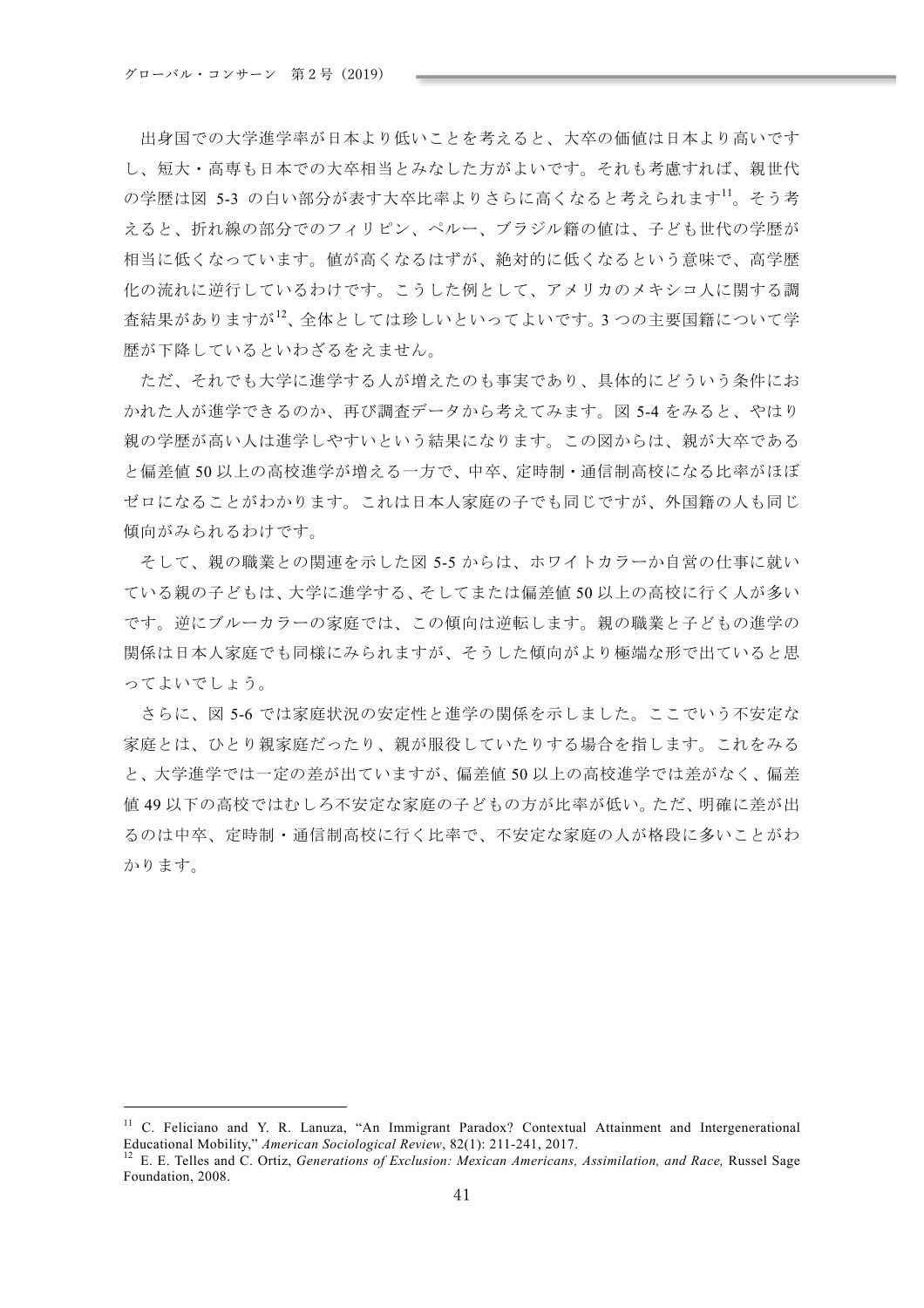





42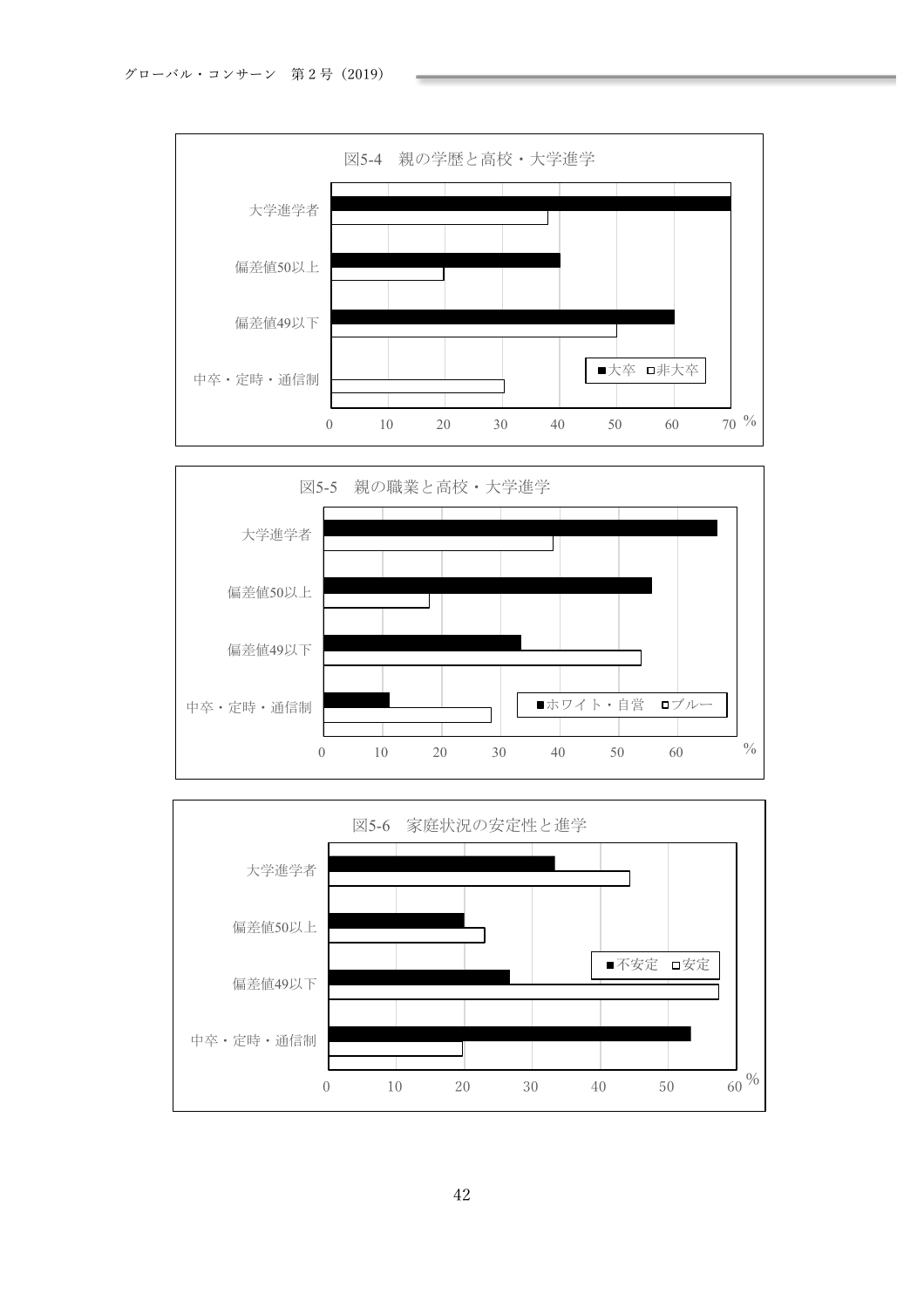

最後に、学齢期における移動との関係を示した図 5-7 をみていきましょう。移動の多さ は移民に特徴的なことですが、二回以上転校を伴うような移動すると、子どもは力尽きて しまうところがあります。特に海外との移動、例えば、ペルーから日本に来て、またペル ーに戻り、さらに日本に戻るといった場合に進学が難しくなっていきます。この場合、学 齢期にさしかかるとスペイン語から日本語で学習する環境に変わり、3年してからまたペ ルーに帰ったりすると、学年が上がって難しくなったスペイン語で学ばないといけない。 さらに引っ越しして日本に来るとなると、また学年が上がって難しくなった日本語を学び 直すわけです。そのため、もう力尽きて学べないということが起きます。その意味で、安 定した環境で勉強することは確かに必要で、安定した仕事で安定した居住が将来の子ども の進学実績を作る面は多々あります。ただ、こうした親の労働の問題は文科省にできるこ との範疇を超えているので、一つの省庁ではどうしようもないことなのですが、大学進学 者は移動が少ない人に限られてしまいます<sup>13</sup>。

これまでの議論をまとめると、大学進学は家庭環境などで条件が整った人にとってのみ、 現実的な可能性がある話になってしまいます。それでも、大学進学率を上げる、つまり格 差を縮小することには大きな意味があります。さらに、そのために即効性があるのは、入 試方法の検討になります(きちんとした補習や奨学金などは重要ですが、予算を伴う政策 の導入は簡単ではありませんので)。図 5-1 に戻っていうと、大学進学に際してどのような 入試を経ているかが関連しています。内訳をみると一般入試が12人、特別入試が19人で あり、特別入試で大学に進学した人が多いんですね。他の国籍の人たちについても、例え ば韓国・朝鮮籍や中国籍ならば一般入試で入っている人が多いと思われますが、それ以外 の国籍では特別入試が多い傾向はそれほど変わらないと思います。矢印が錯綜しているん ですが、見ていただきたいのは定時・通信制と職業科からの進学で、すべてが特別入試を

<sup>13</sup> ただし、移動そのものというよりは、移動が不利になるような教育システムが原因であることは強調 しておく必要がある。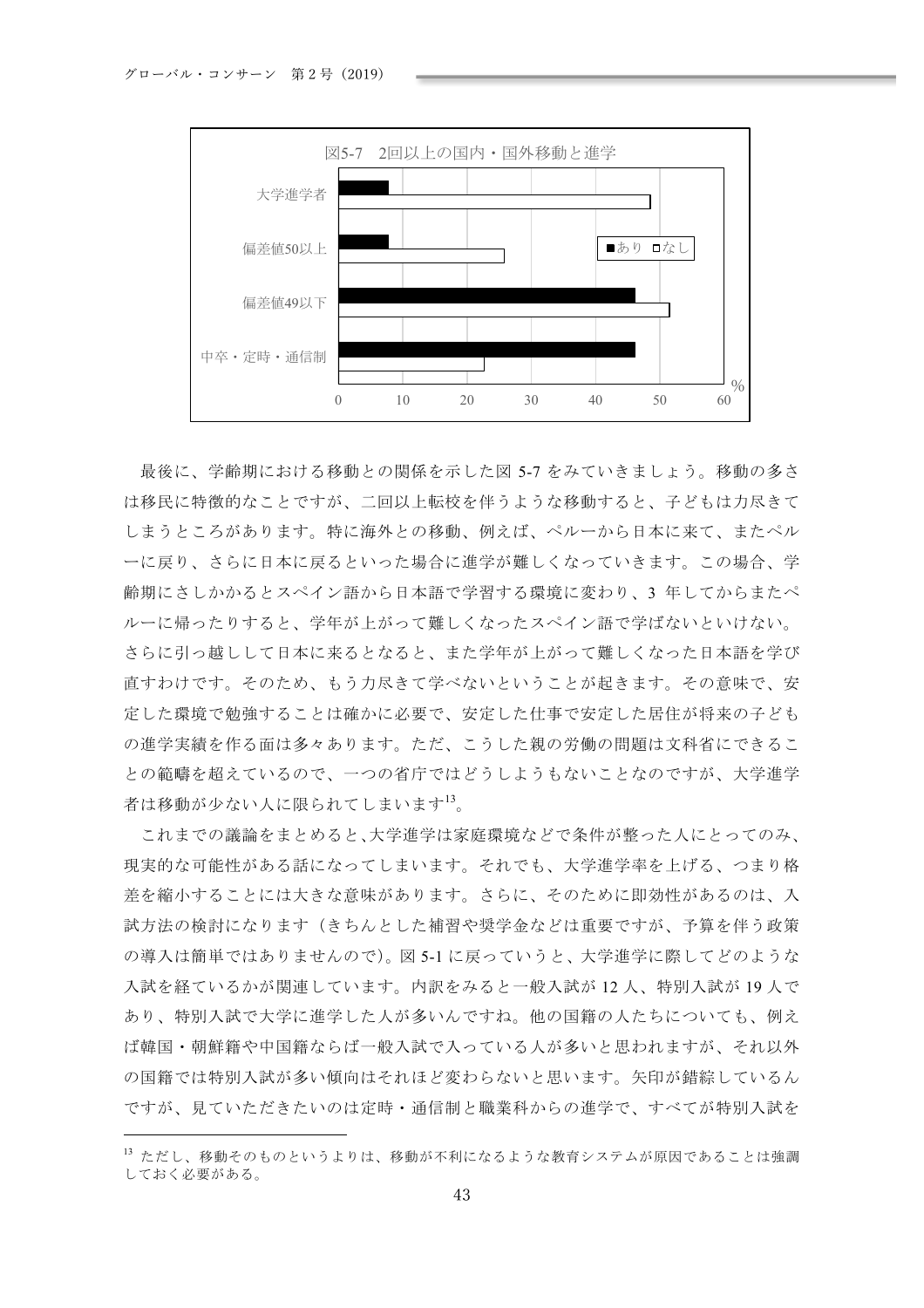示す点線です。やはり、定時制、通信制、職業科の高校から大学に行くには、特別入試じ ゃないとほぼ不可能と言っていいわけです。

それから、大学でいうと偏差値60以上のところに進学した人は一一そもそも人数が少な かったんですけども――一般入試を経ています。特別入試もないわけではなく、この新ポ ジウイムでお話いただくジョアンさんは特別入試で筑波大学に入っています。けれども偏 差値が高くなればなるほど、上位校であればあるほど、特別入試をやらなくなります<sup>14</sup>。 上位校ほど一般入試のみでやっていく傾向は、私たちの調査結果を見る限りで、外国籍の 生徒にとって非常に不利に働いているといわざるをえません。

そうであるがゆえに、大学進学するときには外国籍の生徒は一般入試以外の経路を活用 する傾向があります。センター試験で5教科7科目を課すというのは酷な話で、私たちの 調査でセンター試験を使って大学に合格したのは、神奈川の公立受験高から東工大に行っ た人がひとりいたのみでした。その人はお父さんがペルーで一番難関とされる大学を出て、 現在は日本で自営業をしている、安定した経済状況にある家庭の出身です。日系南米人で は親世代の8割、9割くらいが非正規雇用ですから、非常に限られた人たちに対してだけ 門戸は開かれているということになります。

日本の大学入試では、エリート選抜的な度合が高まると、受験生に求められるのは一般 入試で測定されるところの受験学力のみになります。そういう大学で多様性に関連して何 か対応するという時には、対象として帰国生徒か留学生しか想定されていません。あとは 受験学力で勉強できる人に入ってほしいです、という方針は一貫して変わっていないです。 入試の多様化といっても、それを導入していたのはいわゆる中位校、下位校であって、上 位校は変わっていない。それは外国籍の人たちにとってみると、上位校の大学入試は閉鎖 的なままだということです。

これまでの知見をまとめましょう。第二世代のうち、ベトナム籍の人たちは明らかに親 世代と比べて学歴が上昇しています。ただし、フィリピン、南米籍の人たちが数としては 多い。その人たちが親の世代と比べて明らかに学歴下降していることから、日本は第二世 代に対して門戸を閉ざす側面が強いと言わざるを得ないわけです。こうした状況への対策 を早くとらなければ、教育を十分に受けない世代がどんどん大人になる状況が続くわけで す。他の国籍に比べて非常に学歴が低い国籍・世代集団が生まれる状況を、なんとか改善 しないといけないと思います。

その時に、外国籍の人たちに進学の道を開く方法の1つとして、入試の多様化がありま す。入試の多様化は、そもそも外国籍の生徒を受験生として想定し、彼ら彼女らに対して 門戸を開こうなどとは考えてなかった。それが意図せざる結果として、特別入試という形

<sup>14</sup> 中村高康『大衆化とメリトクラシー──教育選抜をめぐる試験と推薦のパラドクス』東京大学出版会、 2011年。ただしその例外になるのが帰国生徒入試であり、前述のように政策的配慮の結果として上位校 も特別入試を設けている。これは、社会の上層に対するアファーマティブ・アクションだといわれても 仕方がないだろう。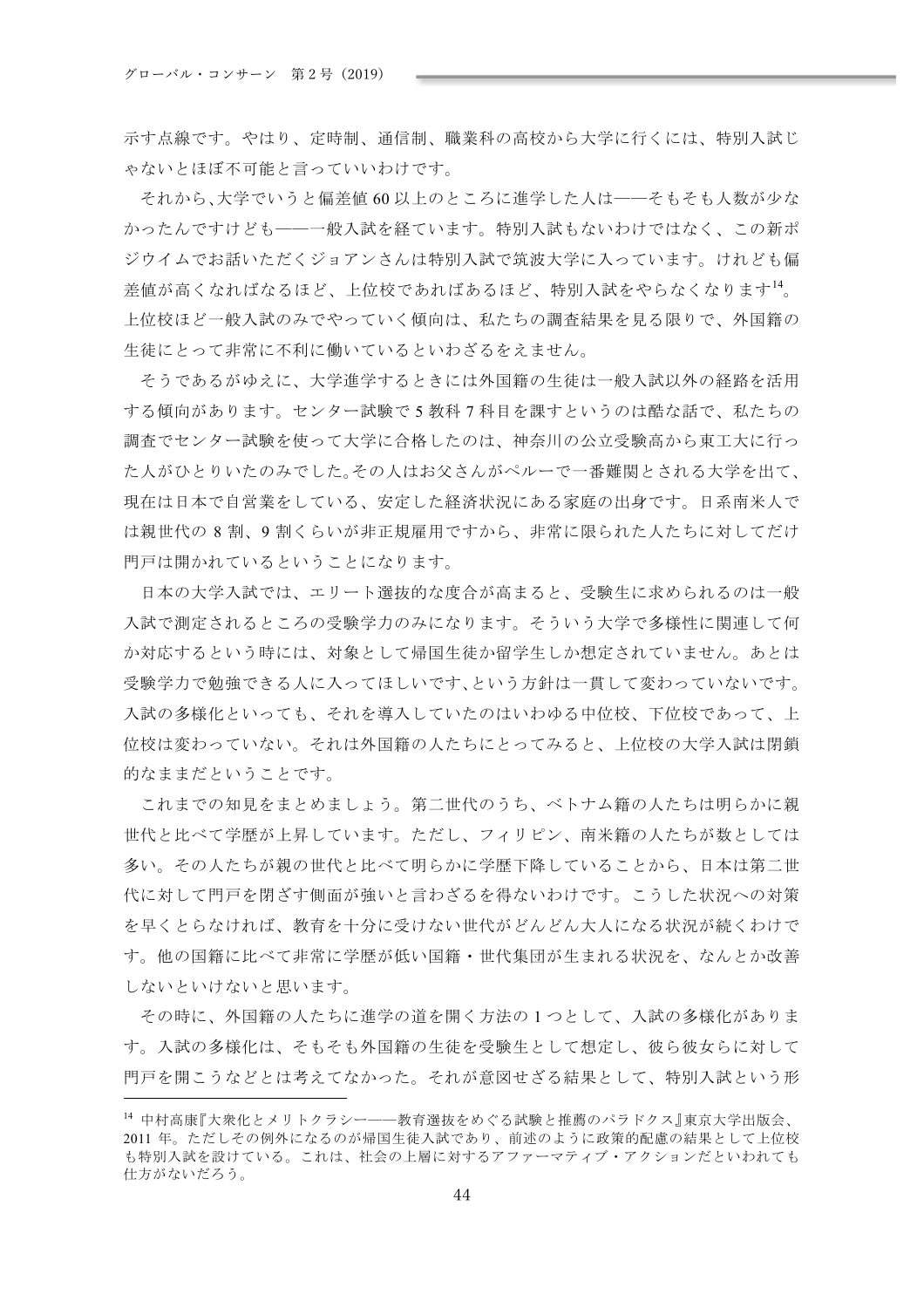で門戸を開くことになりました。それに対して、外国にルーツのある生徒を明確に対象と した制度として、国公立大学では宇都宮大が初めて外国人特別入試枠を2016年から導入し ています<sup>15</sup>。こうした措置は、ある意味では遅すぎたともいえますが、最初の試みとして 貴重です。しかし、こうした試みがどこまで広がるか、どの大学でやれる可能性があるか を考えると悲観的にならざるをえません。国立の上位校は一般入試に固執していて、しか も一般入試以外の選抜方法に対してものすごく冷淡な態度をとっています。これは受験学 力以外で学生を選びたくないという、非常に貧しい学力観にもとづくものといわざるをえ ません。

それに対して、アメリカの例を見ていてすごいなと思ったのは、イェール大学とプリン ストン大学の学長が音頭をとって、多様性に配慮した入試はこれだけ意味があるんだと証 明するために、卒業生 8 万人を対象とした調査をやっていることです<sup>16</sup>。アメリカでは、 アファーマティブ・アクションに対するバックラッシュがあるため、大学側が反論する必 要に迫られている。そうであるにせよ、多様性を正面から擁護しようという見識は、やは り認めざるをえない。

こうした試みは、アメリカに限ったことではありません。フランスでは、パリ政治学院 という社会科学系で一番エリート校とされるところが、実質的に移民第二世代を対象とし た特別入試を最初に導入しました。この試みには当初批判もありましたが、全体として成 功し、その後、入学定員の10%を第二世代向け入試にして、今度はペーパー試験すら廃止 するとまで言っているわけです<sup>17</sup>。

こうした観点から日本の大学政策を見ている者としては、文科省は海外の何を見ている んですかと言いたくなります。つまり海外の有力大学は多様性の確保を強く意識している のに対して、日本は競争力の向上しか考えていません。文科省がスーパーグローバル大学 構想を打ち出した時に、海外の大学が重視する多様性はどこにいったのか。全く欠落して いるじゃないか、といいたくなります。しかし三好さんのご発言にあったように、高校で の特別入試の必要性を文科省が正式に認めたわけですから、その延長で大学入試について も頑張ってほしいものです<sup>18</sup>。

<sup>15</sup> 田巻松雄『未来を拓くあなたへ――「共に生きる社会」を考えるための 10 章』下野新聞社、2017年。 田巻松雄「栃木県における外国人生徒の進路状況―一田回目の調査結果報告」『宇都宮大学国際学部研究 論集』46号、2018年。下関市立大学でも、2021年度から「渡日生(外国人生徒)特別選抜」を導入する。 <sup>16</sup> W. G. Bowen and D. Bok, *The Shape of the River: Long-Term Consequences of Considering Race in College and University Admission*, Princeton University Press, 1998. D. S. Massey et al., *The Source of the River: The Social Origins of Freshmen at America's Selective Colleges and Universities*, Princeton University Press, 2003. C. Z. Charles et al., *Taming the River: Negotiating the Academic, Financial, and Social Currents in Selective Colleges and Universities,* Princeton University Press, 2009.

<sup>17</sup> 稲葉奈々子「結果の平等に向けて――学歴社会フランスの試み」『人文コミュニケーション学科論集』 18号、2015年。ダニエル·サバ「『積極的差別』政策におけるフランス的モデルと移民」宮島喬 編『移民の社会的統合と排除』東京大学出版会、2009年。

<sup>18</sup> 過去数年の文部科学省は、外国人生徒の教育に対してかなり積極的に取り組んできた。まず、2019年 6 月には「外国人の受入れ·共生のための教育推進検討チーム報告」を発表した  $(\text{https://www.mext.gov.jp/component/a" menu/other/detail/}icsFiles/afieldfile/2019/06/17/141798202.pdf$ &Ittps://www.mext.go.jp/component/a\_menu/other/detail/\_icsFiles/afieldfile/2019/06/17/141798202.pdf)